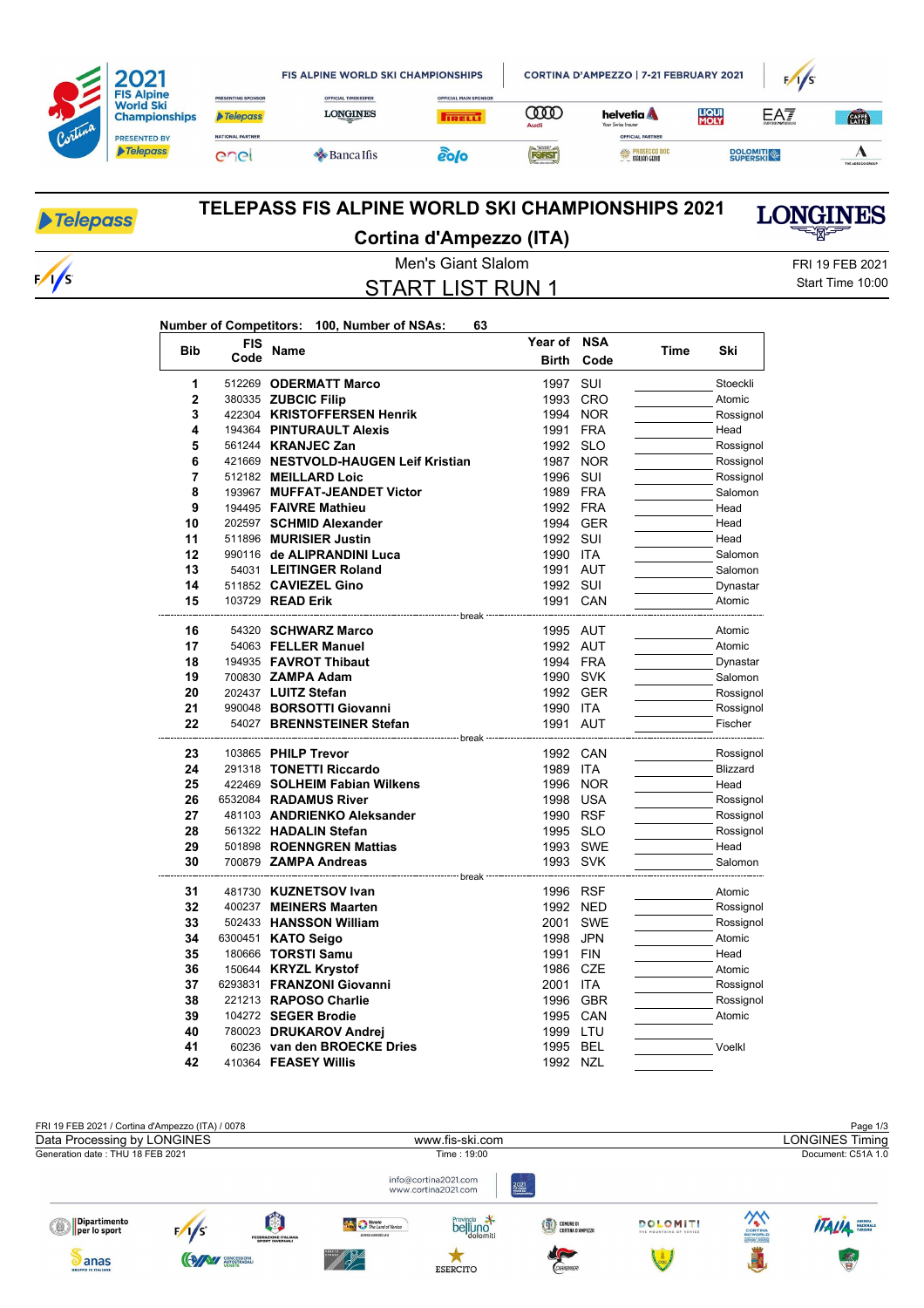

 $\sqrt{s}$ 

### **TELEPASS FIS ALPINE WORLD SKI CHAMPIONSHIPS 2021**

**Cortina d'Ampezzo (ITA)**



# START LIST RUN 1

Men's Giant Slalom FRI 19 FEB 2021

Start Time 10:00

|            |            | Number of Competitors: 100, Number of NSAs:<br>63 |              |            |      |           |
|------------|------------|---------------------------------------------------|--------------|------------|------|-----------|
| <b>Bib</b> | <b>FIS</b> |                                                   | Year of NSA  |            |      |           |
|            | Code       | Name                                              | <b>Birth</b> | Code       | Time | Ski       |
| 43         |            | 20398 VERDU Joan                                  | 1995         | AND        |      | Head      |
| 44         |            | 151238 ZABYSTRAN Jan                              | 1998         | CZE        |      | Atomic    |
| 45         |            | 492192 ORTEGA Albert                              | 1998 ESP     |            |      | Rossignol |
| 46         |            | 482084 KAZAZAEV Nikita                            | 2001 RSF     |            |      | Rossignol |
| 47         |            | 40612 <b>SCOTT Alec</b>                           | 1997 IRL     |            |      |           |
| 48         |            | 481897 ALEKHIN Nikita                             | 1998 RSF     |            |      | Rossignol |
| 49         |            | 512116 <b>GUT lan</b>                             | 1995 LIE     |            |      |           |
| 50         |            | 104531 CRAWFORD James                             | 1997 CAN     |            |      | Head      |
| 51         |            | 320389 HONG Dongkwan                              |              | 1995 KOR   |      |           |
| 52         |            | 30149 SIMARI BIRKNER Cristian Javier              |              | 1980 ARG   |      |           |
| 53         |            | 380377 KOLEGA Samuel                              |              | 1999 CRO   |      | Rossignol |
| 54         |            | 80077 MACEDO Michel                               | 1998 BRA     |            |      |           |
| 55         |            | 150743 BERNDT Ondrei                              | 1988 CZE     |            |      | Atomic    |
| 56         |            | 92719 ZLATKOV Kamen                               | 1997 BUL     |            |      |           |
| 57         |            | 30388 BIRKNER de MIGUEL Tomas                     |              | 1997 ARG   |      |           |
| 58         |            | 92720 POPOV Albert                                | 1997 BUL     |            |      | Head      |
| 59         |            | 54106 BREITFUSS KAMMERLANDER Simon                | 1992 BOL     |            |      |           |
| 60         |            | 110383 von APPEN Sven                             | 1997 CHI     |            |      |           |
| 61         |            | 240148 SZOLLOS Barnabas                           | 1998 ISR     |            |      | Kaestle   |
| 62         |            | 30488 GRAVIER Tiziano                             | 2002 ARG     |            |      |           |
| 63         |            | 40656 McADAM Hugh                                 | 2000 AUS     |            |      |           |
| 64         |            | 390041 LUIK Juhan                                 | 1997 EST     |            |      |           |
| 65         |            | 280034 BIRAN Itamar                               | 1998 ISR     |            |      |           |
| 66         |            | 110473 PIROZZI Nicolas                            | 2002 CHI     |            |      |           |
| 67         |            | 240168 URY Balint                                 | 2003 HUN     |            |      |           |
| 68         |            | 550066 ZVEJNIEKS Miks                             | 1995 LAT     |            |      |           |
| 69         |            | 60256 VERBEKE Tom                                 | 1997 BEL     |            |      |           |
| 70         |            | 30422 VALLECILLO Juan Pablo                       | 1999 ARG     |            |      |           |
| 71         |            | 700973 BALAZ Filip                                | 2001 SVK     |            |      |           |
| 72         |            | 310415 STANISIC Strahinja                         | 1995 SRB     |            |      |           |
| 73         |            | 170151 DYRBYE Casper                              | 1996 DEN     |            |      |           |
| 74         |            | 710362 LOKMIC Emir                                | 1997 BIH     |            |      |           |
| 75         |            | 92799 STOILOV Konstantin                          | 2002 BUL     |            |      |           |
| 76         |            | 800013 TOLA Erjon                                 | 1986 ALB     |            |      |           |
| 77         |            | 92776 ZLATKOV Kalin                               | 2001 BUL     |            |      | Head      |
| 78         |            | 230651 ANTONIOU loannis                           |              | 1995 GRE   |      |           |
| 79         |            | 360046 OSCH Matthieu                              | 1999 LUX     |            |      | Kaestle   |
| 80         |            | 690737 TSIBELENKO Levko                           | 1996 UKR     |            |      |           |
| 81         |            | 250353 SNORRASON Sturla Snaer                     | 1994 ISL     |            |      |           |
| 82         |            | 310438 SALIHOVIC Eldar                            |              | 1999 MNE   |      |           |
| 83         |            | 460122 STEFANESCU Alexandru Stefan                |              | 1999 ROU   |      |           |
| 84         |            | 6190671 POETTOZ Michael                           | 1998 COL     |            |      |           |
| 85         |            | 750108 PETKOV Viktor                              |              | 1999 MKD   |      |           |
| 86         |            | 6191137 VIANO Richardson                          | 2002 HAI     |            |      |           |
| 87         |            | 260097 SAVEH SHEMSHAKI Porya                      | 1987         | <b>IRI</b> |      |           |
|            |            |                                                   |              |            |      |           |
|            |            |                                                   |              |            |      |           |